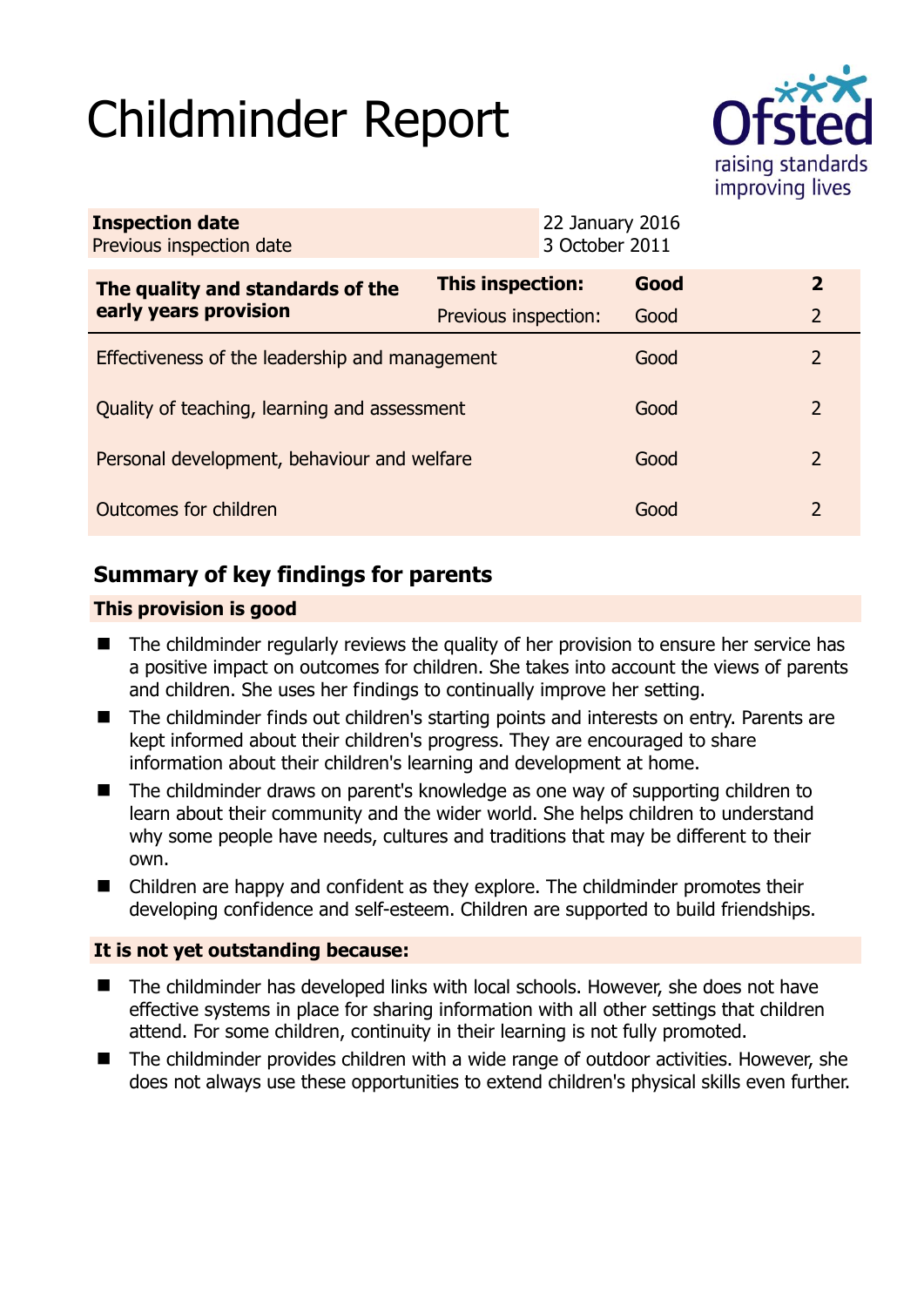# **What the setting needs to do to improve further**

#### **To further improve the quality of the early years provision the provider should:**

- $\blacksquare$  strengthen systems for sharing information with other settings that children attend
- make the most of outdoor learning opportunities to further expand children's physical skills.

#### **Inspection activities**

- The inspector observed activities in the childminder's home, both inside and in the garden.
- The inspector spoke to the childminder and children at appropriate times during the inspection.
- The inspector carried out a joint observation with the childminder.
- The inspector took account of the views of parents from the childminder's review of her practice.
- The inspector looked at children's records, discussed planning, and looked at a range of other documentation, including policies and procedures.

## **Inspector**

Nicola Dickinson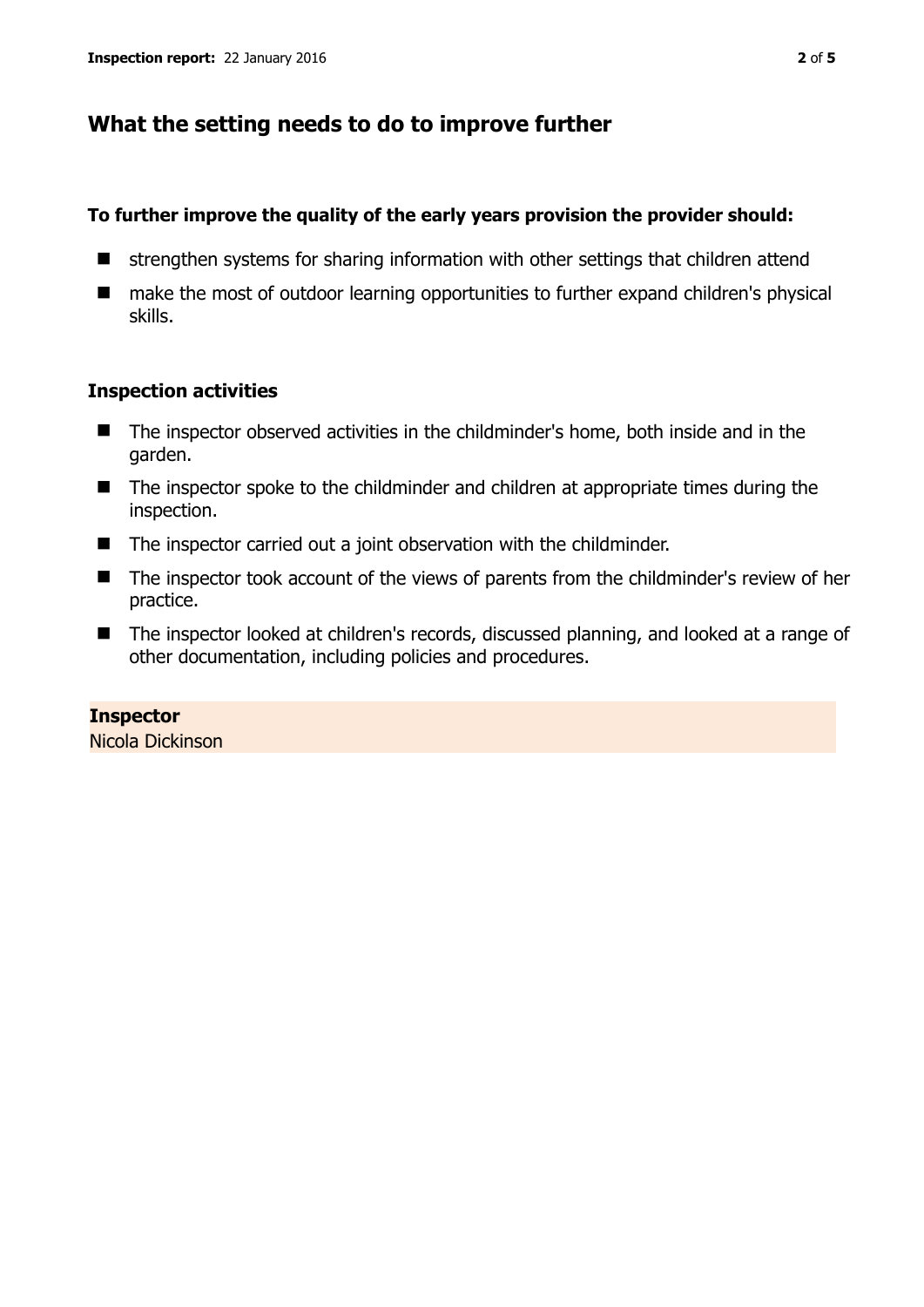# **Inspection findings**

### **Effectiveness of the leadership and management is good**

The childminder has a thorough understanding of the Early Years Foundation Stage. She has an appropriate early years qualification and improves her skills and knowledge through regular training. She offers high levels of support for children. The childminder monitors children's development well. Information about their progress is regularly shared with parents, who are also supported to continue their children's learning at home. Safeguarding is effective. The childminder understands her responsibilities with regard to data protection. She has secure arrangements for storing and sharing information about children and families. The childminder works closely with other professionals to help protect children, and her procedures are implemented effectively.

#### **Quality of teaching, learning and assessment is good**

The childminder provides a good balance of child-initiated play and adult-led learning. She plans activities that reflect children's interests, such as small-world play. Children are motivated to learn. Their communication and language are promoted very well. The childminder provides commentary for children's play and introduces a wide range of new words. She encourages children to listen to different sounds and helps them to build sentences. She fully supports children who speak English as an additional language to develop a suitable standard of spoken English. All children make good progress and any gaps are narrowing. Children develop early mathematics and literacy skills throughout their play. During activities, they begin to recognise shapes and numbers, and use pencils and notebooks to make shopping lists. The childminder skilfully supports children to make connections in their learning. Story themes link to children's home learning experiences and are extended through their role play.

#### **Personal development, behaviour and welfare are good**

The childminder's home is welcoming. Children settle quickly and are happy as they play. Their independence in self-care is promoted well. One example of this is that the childminder encourages them to think about what clothes they need for outdoor play in cold weather. Good health and hygiene are promoted through daily routines. Children enjoy healthy, home-cooked meals and the childminder helps them to understand why a healthy diet is good for them. Children learn about playing safely as they use play equipment in the garden. The childminder teaches them to cross the road safely. She helps older children to understand the dangers of using social media.

## **Outcomes for children are good**

Children are making good progress from their initial starting points. The childminder has high expectations for all children. She is a good role model. She gives children clear guidance about what is and is not acceptable behaviour, and teaches them how to behave towards others. Children are developing the skills they need for the next stage in their learning.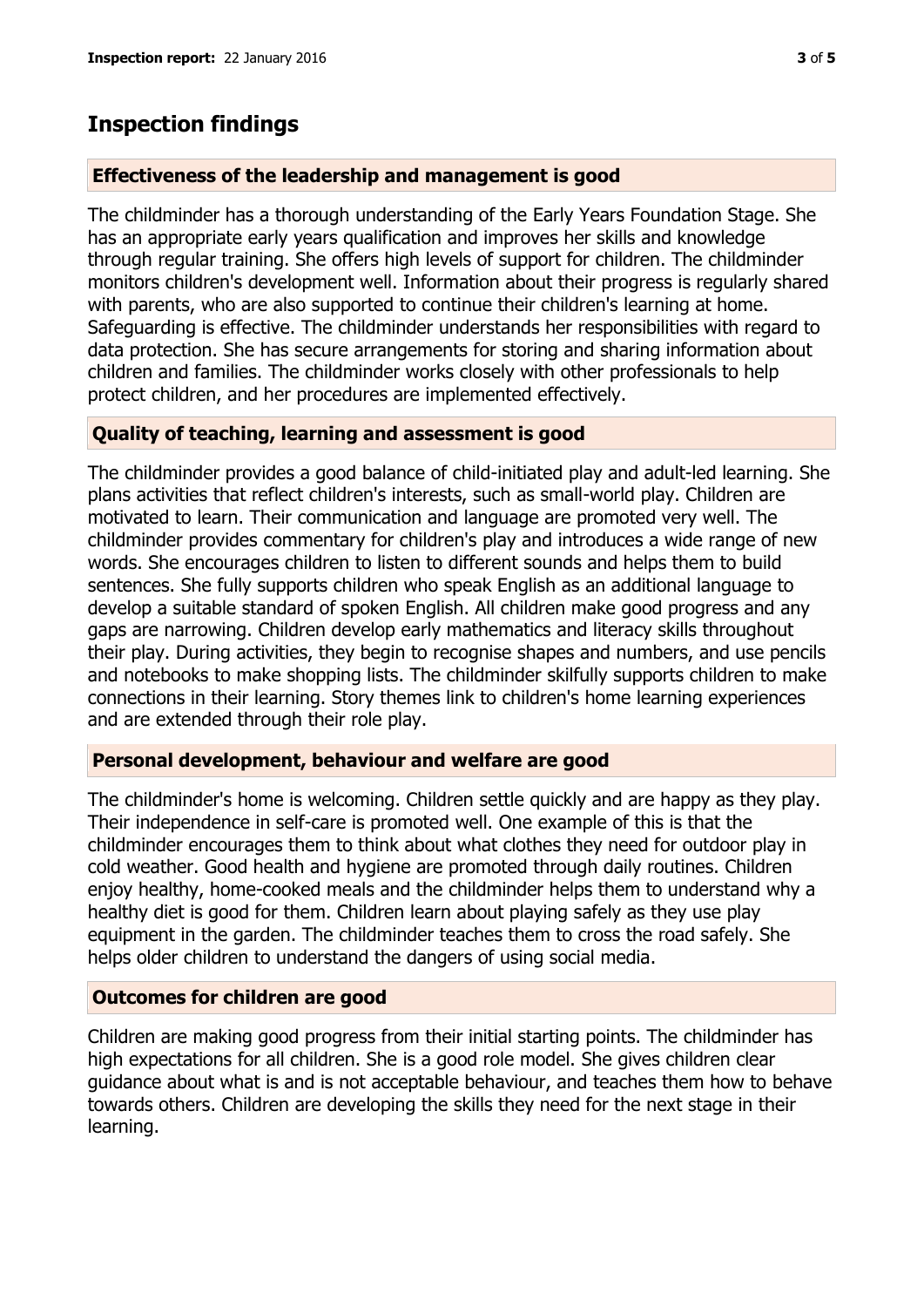# **Setting details**

| Unique reference number       | EY426322                                                                             |  |
|-------------------------------|--------------------------------------------------------------------------------------|--|
| <b>Local authority</b>        | <b>Barnsley</b>                                                                      |  |
| <b>Inspection number</b>      | 852668                                                                               |  |
| <b>Type of provision</b>      | Childminder                                                                          |  |
| Day care type                 | Childminder                                                                          |  |
| <b>Registers</b>              | Early Years Register, Compulsory Childcare<br>Register, Voluntary Childcare Register |  |
| Age range of children         | $1 - 8$                                                                              |  |
| <b>Total number of places</b> | 6                                                                                    |  |
| Number of children on roll    | 9                                                                                    |  |
| <b>Name of provider</b>       |                                                                                      |  |
| Date of previous inspection   | 3 October 2011                                                                       |  |
| <b>Telephone number</b>       |                                                                                      |  |

The childminder registered in 2011 and lives in Barnsley. She operates all year round from 7am to 7pm, Monday to Friday, except for bank holidays and family holidays. The childminder has a relevant qualification at level 3. She provides funded early education for two-year-old children.

This inspection was carried out by Ofsted under sections 49 and 50 of the Childcare Act 2006 on the quality and standards of provision that is registered on the Early Years Register. The registered person must ensure that this provision complies with the statutory framework for children's learning, development and care, known as the Early Years Foundation Stage.

Any complaints about the inspection or the report should be made following the procedures set out in the guidance 'Complaints procedure: raising concerns and making complaints about Ofsted', which is available from Ofsted's website: www.gov.uk/government/organisations/ofsted. If you would like Ofsted to send you a copy of the guidance, please telephone 0300 123 4234, or email enquiries@ofsted.gov.uk.